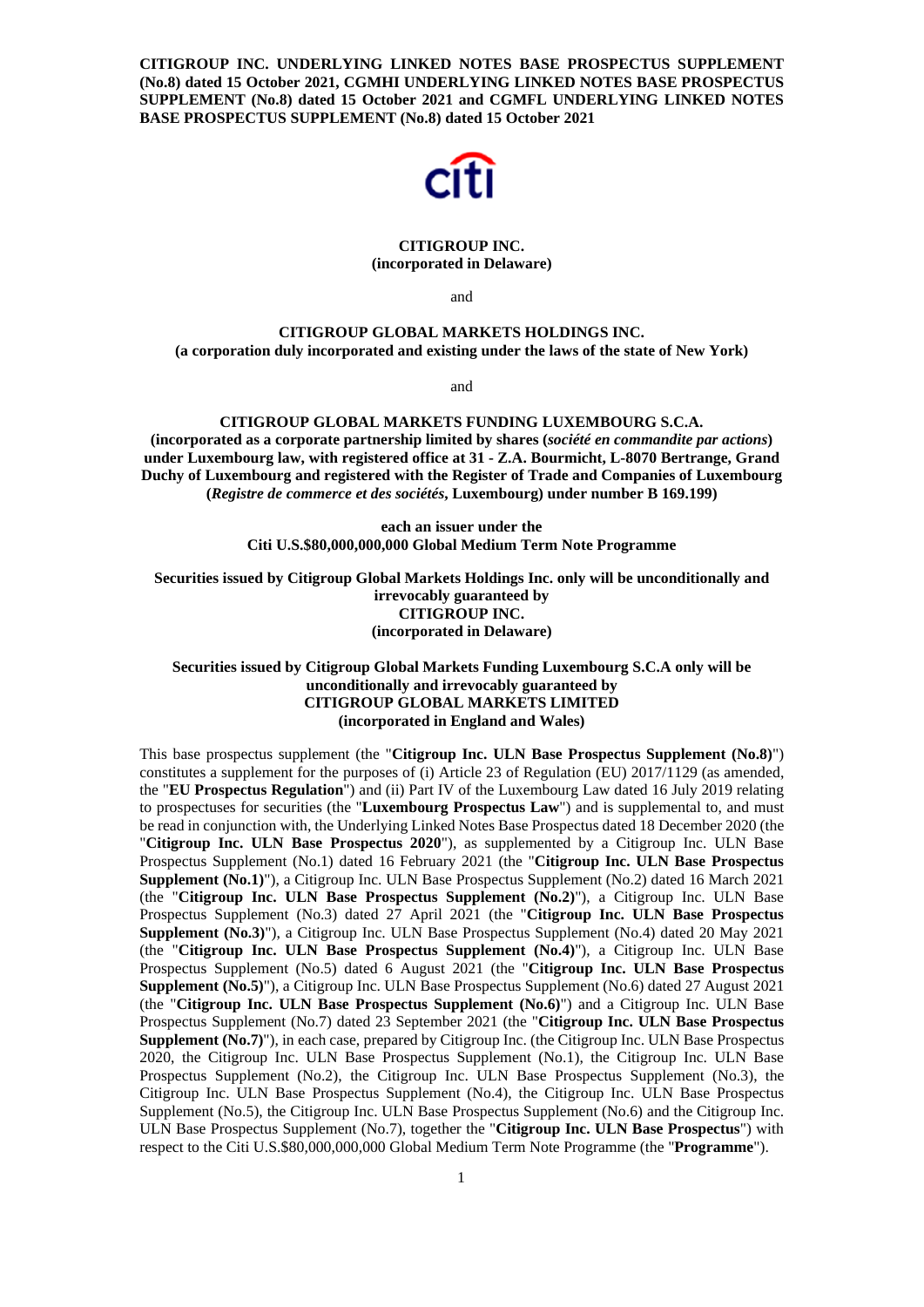This base prospectus supplement (the "**CGMHI ULN Base Prospectus Supplement** (**No.8**)") also constitutes a supplement for the purposes of (i) Article 23 of the EU Prospectus Regulation and (ii) Part IV of the Luxembourg Prospectus Law and is supplemental to, and must be read in conjunction with, the Underlying Linked Notes Base Prospectus dated 18 December 2020 (the "**CGMHI ULN Base Prospectus 2020**"), as supplemented by a CGMHI ULN Base Prospectus Supplement (No.1) dated 16 February 2021 (the "**CGMHI ULN Base Prospectus Supplement (No.1)**"), a CGMHI ULN Base Prospectus Supplement (No.2) dated 16 March 2021 (the "**CGMHI ULN Base Prospectus Supplement (No.2)**"), a CGMHI ULN Base Prospectus Supplement (No.3) dated 27 April 2021 (the "**CGMHI ULN Base Prospectus Supplement (No.3)**"), a CGMHI ULN Base Prospectus Supplement (No.4) dated 20 May 2021 (the "**CGMHI ULN Base Prospectus Supplement (No.4)**"), a CGMHI ULN Base Prospectus Supplement (No.5) dated 6 August 2021 (the "**CGMHI ULN Base Prospectus Supplement (No.5)**"), a CGMHI ULN Base Prospectus Supplement (No.6) dated 27 August 2021 (the "**CGMHI ULN Base Prospectus Supplement (No.6)**") and a CGMHI ULN Base Prospectus Supplement (No.7) dated 23 September 2021 (the "**CGMHI ULN Base Prospectus Supplement (No.7)**"), in each case, prepared by Citigroup Global Markets Holdings Inc. ("**CGMHI**") and Citigroup Inc. in its capacity as the CGMHI Guarantor (the CGMHI ULN Base Prospectus 2020, the CGMHI ULN Base Prospectus Supplement (No.1), the CGMHI ULN Base Prospectus Supplement (No.2), the CGMHI ULN Base Prospectus Supplement (No.3), the CGMHI ULN Base Prospectus Supplement (No.4), the CGMHI ULN Base Prospectus Supplement (No.5), the CGMHI ULN Base Prospectus Supplement (No.6) and the CGMHI ULN Base Prospectus Supplement (No.7), together the "**CGMHI ULN Base Prospectus**") with respect to the Programme.

This base prospectus supplement (the "**CGMFL ULN Base Prospectus Supplement (No.8)**" and, together with the Citigroup Inc. ULN Base Prospectus Supplement (No.8) and the CGMHI ULN Base Prospectus Supplement (No.8), the "**Supplement**") also constitutes a supplement for the purposes of (i) Article 23 of the EU Prospectus Regulation and (ii) (other than with respect to the CGMFL Relevant Series Supplement (as defined below)) Part IV of the Luxembourg Prospectus Law and is supplemental to, and must be read in conjunction with, the Underlying Linked Notes Base Prospectus dated 18 December 2020 (the "**CGMFL ULN Base Prospectus 2020**"), as supplemented by a CGMFL ULN Base Prospectus Supplement (No.1) dated 16 February 2021 (the "**CGMFL ULN Base Prospectus Supplement (No.1)**"), a CGMFL ULN Base Prospectus Supplement (No.2) dated 16 March 2021 (the "**CGMFL ULN Base Prospectus Supplement (No.2)**"), a CGMFL ULN Base Prospectus Supplement (No.3) dated 27 April 2021 (the "**CGMFL ULN Base Prospectus Supplement (No.3)**"), a CGMFL ULN Base Prospectus Supplement (No.4) dated 20 May 2021 (the "**CGMFL ULN Base Prospectus Supplement (No.4)**"), a CGMFL ULN Base Prospectus Supplement (No.5) dated 6 August 2021 (the "**CGMFL ULN Base Prospectus Supplement (No.5)**"), a CGMFL ULN Base Prospectus Supplement (No.6) dated 27 August 2021 (the "**CGMFL ULN Base Prospectus Supplement (No.6)**") and a CGMFL ULN Base Prospectus Supplement (No.7) dated 23 September 2021 (the "**CGMFL ULN Base Prospectus Supplement (No.7)<sup>"</sup>)**, in each case, prepared by Citigroup Global Markets Funding Luxembourg S.C.A. ("**CGMFL**") and Citigroup Global Markets Limited in its capacity as the CGMFL Guarantor (the CGMFL ULN Base Prospectus 2020, the CGMFL ULN Base Prospectus Supplement (No.1), the CGMFL ULN Base Prospectus Supplement (No.2), the CGMFL ULN Base Prospectus Supplement (No.3), the CGMFL ULN Base Prospectus Supplement (No.4), the CGMFL ULN Base Prospectus Supplement (No.5), the CGMFL ULN Base Prospectus Supplement (No.6) and the CGMFL ULN Base Prospectus Supplement (No.7), together the "**CGMFL ULN Base Prospectus**" and, together with the Citigroup Inc. ULN Base Prospectus and the CGMHI ULN Base Prospectus, the "**Base Prospectus**") with respect to the Programme.

In addition to the other matters described in the CGMFL ULN Base Prospectus Supplement (No.8), the CGMFL ULN Base Prospectus Supplement (No.8) also supplements each series of securities described in Schedule 4 hereto issued by CGMFL under the Base Prospectus with respect to the Programme and documented by way of Final Terms in the manner described in the section entitled "*CGMFL Relevant Series Supplement*" (the "**CGMFL Relevant Series Supplement**").

This Supplement has been approved by the Central Bank of Ireland (the "**Central Bank**"), as competent authority under the EU Prospectus Regulation. The Central Bank only approves this Supplement as meeting the standards of completeness, comprehensibility and consistency imposed by the EU Prospectus Regulation. Such approval should not be considered an endorsement of the Issuer or the Guarantor, or of the quality of the Securities that are the subject of the Base Prospectus. Investors should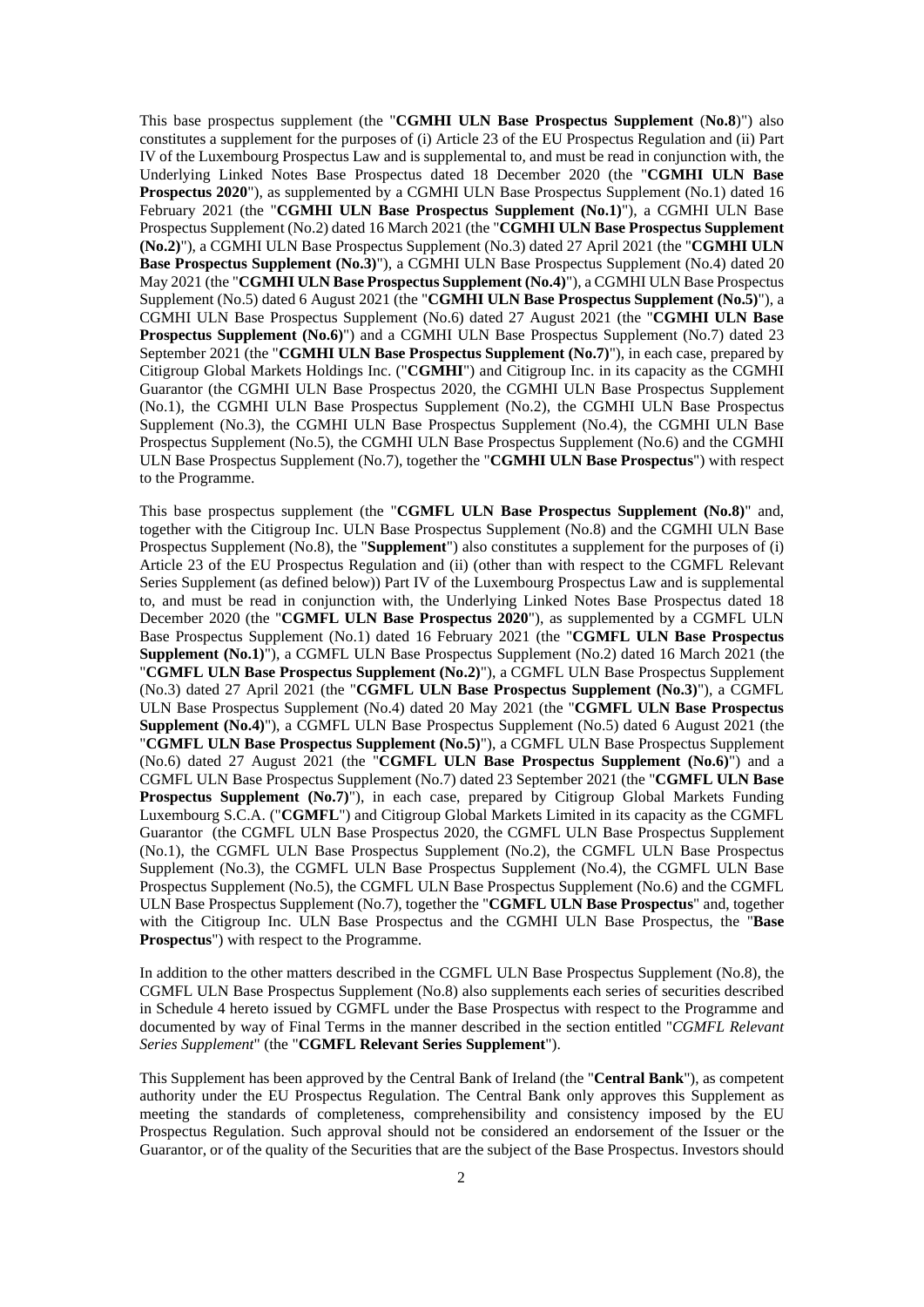make their own assessment as to the suitability of investing in the Securities. This Supplement (other than with respect to the CGMFL Relevant Series Supplement) has also been approved by the Luxembourg Stock Exchange under Part IV of the Luxembourg Prospectus Law and the Rules and Regulations of the Luxembourg Stock Exchange.

Application has been made to the Irish Stock Exchange plc, trading as Euronext Dublin ("**Euronext Dublin**") for the approval of the Citigroup Inc. ULN Base Prospectus Supplement (No.8), the CGMHI ULN Base Prospectus Supplement (No.8) and the CGMFL ULN Base Prospectus Supplement (No.8) (other than with respect to the CGMFL Relevant Series Supplement) as Base Listing Particulars Supplements (the "**Citigroup Inc. ULN Base Listing Particulars Supplement** (**No.8**)", the "**CGMHI ULN Base Listing Particulars Supplement** (**No.8**)" and the "**CGMFL ULN Base Listing Particulars Supplement** (**No.8**)", respectively, and together, the "**Base Listing Particulars Supplement**"). Save where expressly provided or the context otherwise requires, where Securities are to be admitted to trading on the Global Exchange Market references herein to "Supplement", "Citigroup Inc. ULN Base Prospectus Supplement (No.8)", "CGMHI ULN Base Prospectus Supplement (No.8)" and "CGMFL ULN Base Prospectus Supplement (No.8)" shall be construed to be to "Base Listing Particulars Supplement", "Citigroup Inc. ULN Base Listing Particulars Supplement (No.8)", "CGMHI ULN Base Listing Particulars Supplement (No.8)" and "CGMFL ULN Base Listing Particulars Supplement (No.8)", respectively.

Prior to the "IP completion day" as defined under the European Union (Withdrawal) Act 2018 (as amended, the "**EUWA**"), the Base Prospectus has been approved by the Central Bank as competent authority under the EU Prospectus Regulation and notification of such approval has been made to the United Kingdom Financial Conduct Authority (the "**FCA**"). By virtue of Regulation 74 of the Prospectus (Amendment etc.) (EU Exit) Regulations 2019 (as amended), the Base Prospectus shall be treated for the purposes of Regulation (EU) 2017/1129 as it forms part of UK domestic law by virtue of the EUWA and regulations made thereunder (as amended, the "**UK Prospectus Regulation**") as if it had been approved by the FCA at the time when it was approved by the Central Bank. Such approval relates only to Securities which are to be admitted to trading on a UK regulated market for the purposes of Regulation (EU) No.600/2014 as it forms part of UK domestic law by virtue of the EUWA (as amended, "**UK MiFIR**") and/or which are to be offered to the public in the United Kingdom.

This Supplement (other than with respect to each series of securities described in paragraphs (v) to (xvi) of Schedule 4 hereto) also constitutes a supplement in respect of the Base Prospectus for the purposes of Article 23 of the UK Prospectus Regulation. This Supplement (other than with respect to each series of securities described in paragraphs (v) to (xvi) of Schedule 4 hereto) has also been approved by the FCA, as competent authority under the UK Prospectus Regulation. The FCA only approves this Supplement as meeting the standards of completeness, comprehensibility and consistency imposed by the UK Prospectus Regulation. Such approval should not be considered an endorsement of the Issuer or the Guarantor, or of the quality of the Securities that are the subject of the Base Prospectus. Investors should make their own assessment as to the suitability of investing in the Securities.

Terms defined in the Base Prospectus shall, unless the context otherwise requires, have the same meaning when used in this Supplement.

Citigroup Inc. accepts responsibility for the information contained in this Supplement (excluding the paragraphs set out under the headings "*Information relating to the CGMHI ULN Base Prospectus*" and "*Information relating to the CGMFL ULN Base Prospectus*" below). To the best of the knowledge of Citigroup Inc., the information contained in this Supplement (excluding the paragraphs set out under the headings "*Information relating to the CGMHI ULN Base Prospectus*" and "*Information relating to the CGMFL ULN Base Prospectus*" below) is in accordance with the facts and does not omit anything likely to affect the import of such information.

CGMHI accepts responsibility for the information contained in this Supplement (excluding the paragraphs set out under the headings "*Information relating to the Citigroup Inc. ULN Base Prospectus"*  and *"Information relating to the CGMFL ULN Base Prospectus*" below). To the best of the knowledge of CGMHI, the information contained in this Supplement (excluding the paragraphs set out under the headings "*Information relating to the Citigroup Inc. ULN Base Prospectus*" and "*Information relating to*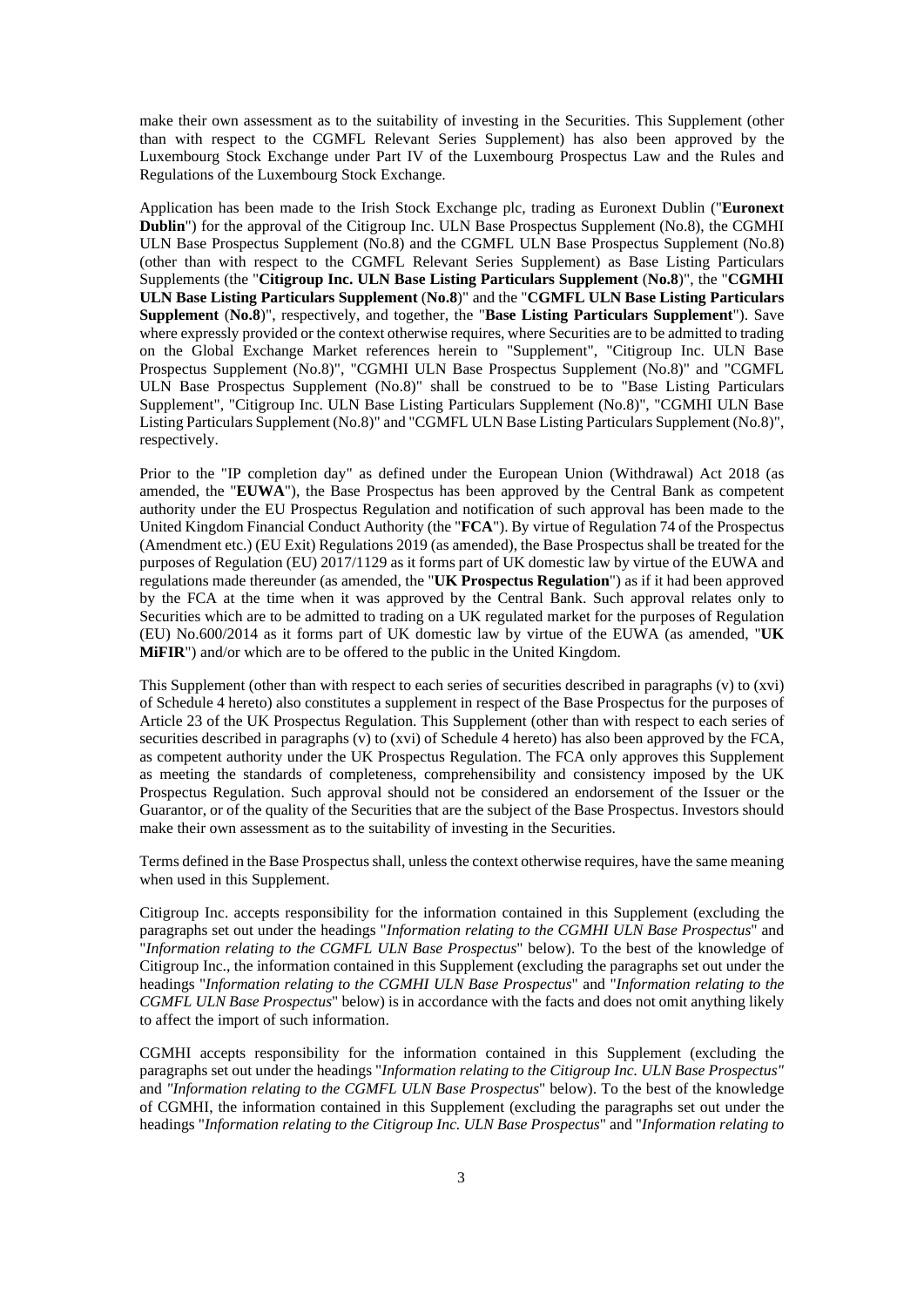*the CGMFL ULN Base Prospectus*" below) is in accordance with the facts and does not omit anything likely to affect the import of such information.

The CGMHI Guarantor accepts responsibility for the information contained in this Supplement (excluding the paragraphs set out under the headings "*Information relating to the Citigroup Inc. ULN Base Prospectus*" and "*Information relating to the CGMFL ULN Base Prospectus*" below). To the best of the knowledge of the CGMHI Guarantor, the information contained in this Supplement (excluding the paragraphs set out under the headings "*Information relating to the Citigroup Inc. ULN Base Prospectus*" and "*Information relating to the CGMFL ULN Base Prospectus*" below) is in accordance with the facts and does not omit anything likely to affect the import of such information.

CGMFL accepts responsibility for the information contained in this Supplement (excluding the paragraphs set out under the headings "*Information relating to the Citigroup Inc. ULN Base Prospectus*" and "*Information relating to the CGMHI ULN Base Prospectus*" below). To the best of the knowledge of CGMFL, the information contained in this Supplement (excluding the paragraphs set out under the headings "*Information relating to the Citigroup Inc. ULN Base Prospectus*" and "*Information relating to the CGMHI ULN Base Prospectus*" below) is in accordance with the facts and does not omit anything likely to affect the import of such information.

The CGMFL Guarantor accepts responsibility for the information contained in this Supplement (excluding the paragraphs set out under the headings "*Information relating to the Citigroup Inc. ULN Base Prospectus*" and "*Information relating to the CGMHI ULN Base Prospectus*" below). To the best of the knowledge of the CGMFL Guarantor, the information contained in this Supplement (excluding the paragraphs set out under the headings "*Information relating to the Citigroup Inc. ULN Base Prospectus*" and "*Information relating to the CGMHI ULN Base Prospectus*" below) is in accordance with the facts and does not omit anything likely to affect the import of such information.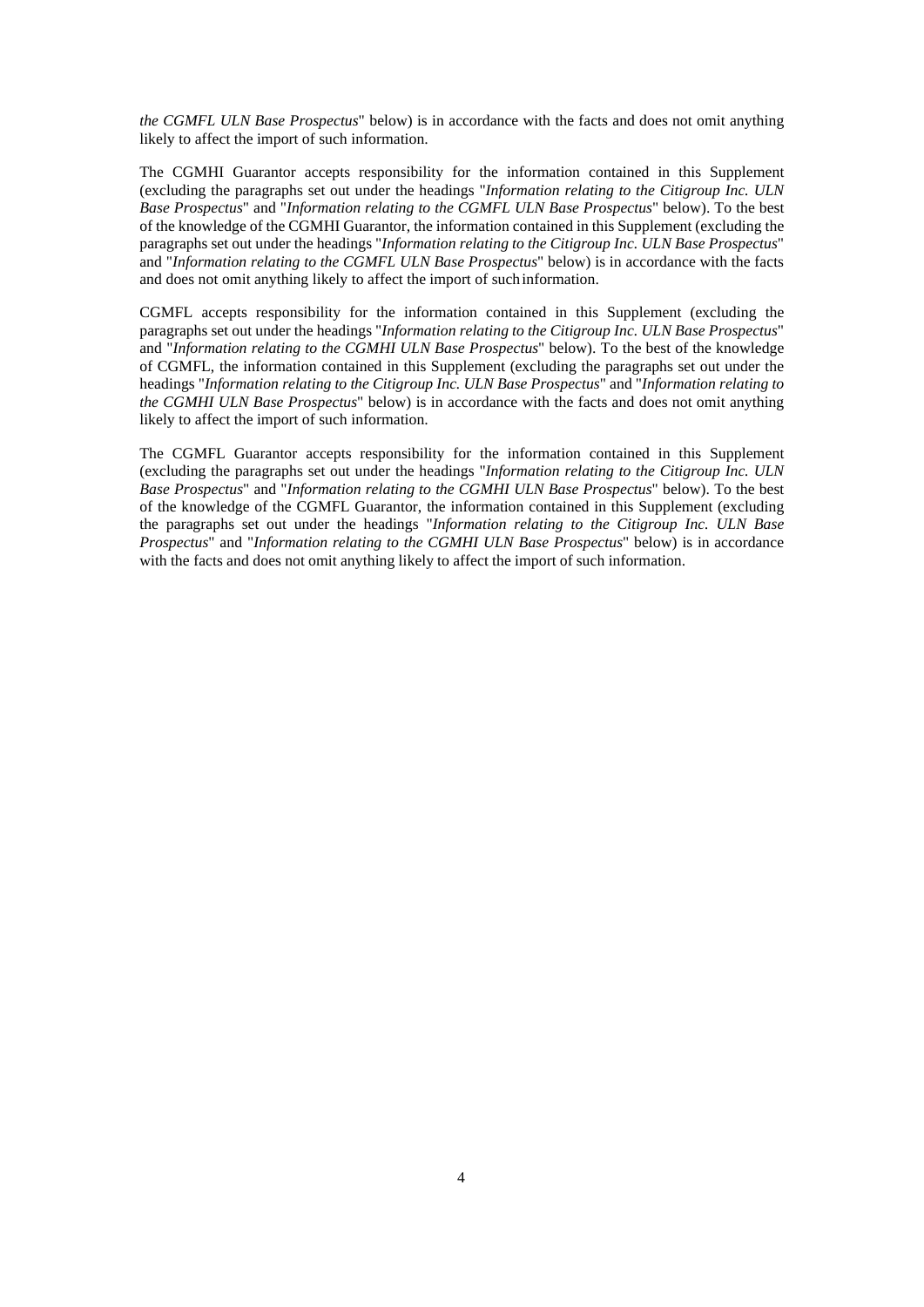#### **INFORMATION RELATING TO THE CITIGROUP INC. ULN BASE PROSPECTUS**

*Amendments to Investment Considerations* 

The investment considerations set out in Section C of the Citigroup Inc. ULN Base Prospectus entitled "*Investment Considerations*" shall be amended as set out in Schedule 1 to this Supplement.

#### *Amendments to the Pro Forma Final Terms*

The Pro Forma Final Terms set out in Section G.3 of the Citigroup Inc. ULN Base Prospectus entitled "*Pro Forma Final Terms*" shall be amended as set out in Schedule 2 to this Supplement.

# *Amendments to the Pro Forma Pricing Supplement*

The Pro Forma Pricing Supplement set out in Section G.4 of the Citigroup Inc. ULN Base Prospectus entitled "*Pro Forma Pricing Supplement*" shall be amended as set out in Schedule 3 to this Supplement.

#### *General*

Save as disclosed in this Supplement (including any documents incorporated by reference herein), there has been no other significant new factor, material mistake or material inaccuracy relating to information included in the Citigroup Inc. ULN Base Prospectus since the publication of the Citigroup Inc. ULN Base Prospectus Supplement (No.7).

Copies of the Citigroup Inc. ULN Base Prospectus 2020, the Citigroup Inc. ULN Base Prospectus Supplement (No.1), the Citigroup Inc. ULN Base Prospectus Supplement (No.2), the Citigroup Inc. ULN Base Prospectus Supplement (No.3), the Citigroup Inc. ULN Base Prospectus Supplement (No.4), the Citigroup Inc. ULN Base Prospectus Supplement (No.5), the Citigroup Inc. ULN Base Prospectus Supplement (No.6), the Citigroup Inc ULN Base Prospectus Supplement (No.7) and this Supplement will be obtainable free of charge in electronic form, for so long as the Programme remains in effect or any Securities remain outstanding, at the specified office of the Fiscal Agent and each of the other Paying Agents and all documents incorporated by reference in the Citigroup Inc. ULN Base Prospectus 2020 will be available on the website specified for each such document in the Citigroup Inc. ULN Base Prospectus.

To the extent that there is any inconsistency between (a) any statement in this Supplement or any statement incorporated by reference into the Citigroup Inc. ULN Base Prospectus 2020 by this Supplement and (b) any statement in the Citigroup Inc. ULN Base Prospectus or otherwise incorporated by reference into the Citigroup Inc. ULN Base Prospectus 2020, the statements in (a) above will prevail.

The information under the paragraph (b) of Schedule 2 entitled "*Amendments to the Pro Forma Final Terms*" shall only apply to Final Terms dated on or after the date hereof (the "**Relevant Information**"). For the avoidance of doubt, the Relevant Information shall not apply to Final Terms dated prior to the date hereof (or Amended and Restated Final Terms dated on or after the date hereof which relate to such Final Terms).

#### *Withdrawal rights*

No non-exempt offers of Securities to the public in the European Economic Area made by Citigroup Inc. as Issuer pursuant to the Citigroup Inc. ULN Base Prospectus are on-going as of the date hereof, and consequently, no rights of withdrawal arise in accordance with Article 23(2a) of the EU Prospectus Regulation following the publication of this Supplement.

No non-exempt offers of Securities to the public in the United Kingdom made by Citigroup Inc. as Issuer pursuant to the Citigroup Inc. ULN Base Prospectus are on-going as of the date hereof, and consequently, no rights of withdrawal arise in accordance with Article 23(2) of the UK Prospectus Regulation and PRR 3.4.1 of the FCA's Prospectus Regulation Rules sourcebook following the publication of this Supplement.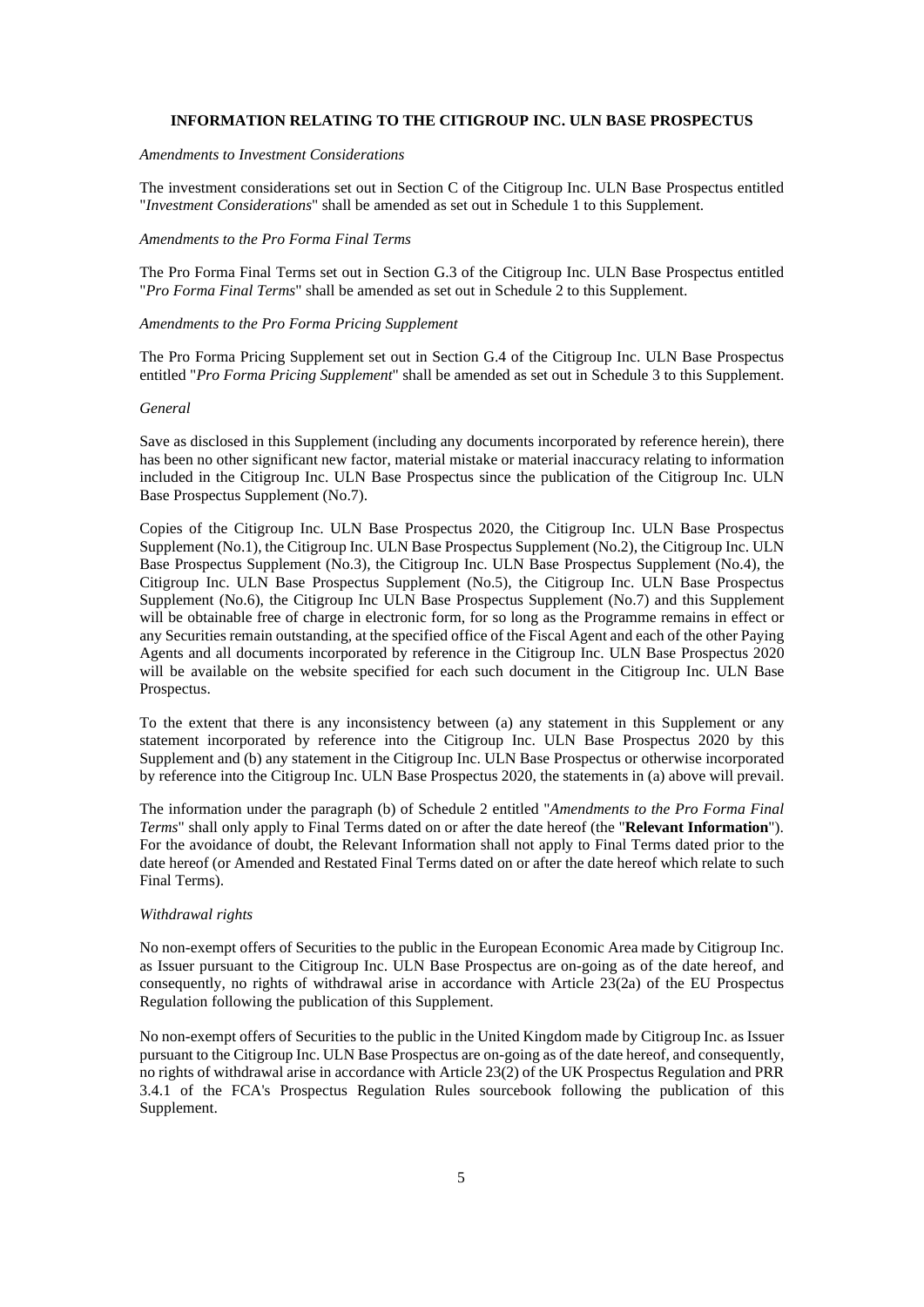#### **INFORMATION RELATING TO THE CGMHI ULN BASE PROSPECTUS**

*Amendments to Investment Considerations* 

The investment considerations set out in Section C of the CGMHI ULN Base Prospectus entitled "*Investment Considerations*" shall be amended as set out in Schedule 1 to this Supplement.

# *Amendments to the Pro Forma Final Terms*

The Pro Forma Final Terms set out in Section G.3 of the CGMHI ULN Base Prospectus entitled "*Pro Forma Final Terms*" shall be amended as set out in Schedule 2 to this Supplement.

# *Amendments to the Pro Forma Pricing Supplement*

The Pro Forma Pricing Supplement set out in Section G.4 of the CGMHI ULN Base Prospectus entitled "*Pro Forma Pricing Supplement*" shall be amended as set out in Schedule 3 to this Supplement.

#### *General*

Save as disclosed in this Supplement (including any documents incorporated by reference herein), there has been no other significant new factor, material mistake or material inaccuracy relating to information included in the CGMHI ULN Base Prospectus since the publication of the CGMHI ULN Base Prospectus Supplement (No.7).

Copies of the CGMHI ULN Base Prospectus 2020, the CGMHI ULN Base Prospectus Supplement (No.1), the CGMHI ULN Base Prospectus Supplement (No.2), the CGMHI ULN Base Prospectus Supplement (No.3), the CGMHI ULN Base Prospectus Supplement (No.4), the CGMHI ULN Base Prospectus Supplement (No.5), the CGMHI ULN Base Prospectus Supplement (No.6), the CGMHI ULN Base Prospectus Supplement (No.7) and this Supplement will be obtainable free of charge in electronic form, for so long as the Programme remains in effect or any Securities remain outstanding, at the specified office of the Fiscal Agent and each of the other Paying Agents and all documents incorporated by reference in the CGMHI ULN Base Prospectus 2020 will be available on the website specified for each such document in the CGMHI ULN Base Prospectus.

To the extent that there is any inconsistency between (a) any statement in this Supplement or any statement incorporated by reference into the CGMHI ULN Base Prospectus 2020 by this Supplement and (b) any statement in the CGMHI ULN Base Prospectus or otherwise incorporated by reference into the CGMHI ULN Base Prospectus 2020, the statements in (a) above will prevail.

The information under the paragraph (b) of Schedule 2 entitled "*Amendments to the Pro Forma Final Terms*" shall only apply to Final Terms dated on or after the date hereof (the "**Relevant Information**"). For the avoidance of doubt, the Relevant Information shall not apply to Final Terms dated prior to the date hereof (or Amended and Restated Final Terms dated on or after the date hereof which relate to such Final Terms).

# *Withdrawal rights*

No non-exempt offers of Securities to the public in the European Economic Area made by CGMHI as Issuer pursuant to the CGMHI ULN Base Prospectus are on-going as of the date hereof, and consequently, no rights of withdrawal arise in accordance with Article 23(2a) of the EU Prospectus Regulation following the publication of this Supplement.

No non-exempt offers of Securities to the public in the United Kingdom made by CGMHI as Issuer pursuant to the CGMHI ULN Base Prospectus are on-going as of the date hereof, and consequently, no rights of withdrawal arise in accordance with Article 23(2) of the UK Prospectus Regulation and PRR 3.4.1 of the FCA's Prospectus Regulation Rules sourcebook following the publication of this Supplement.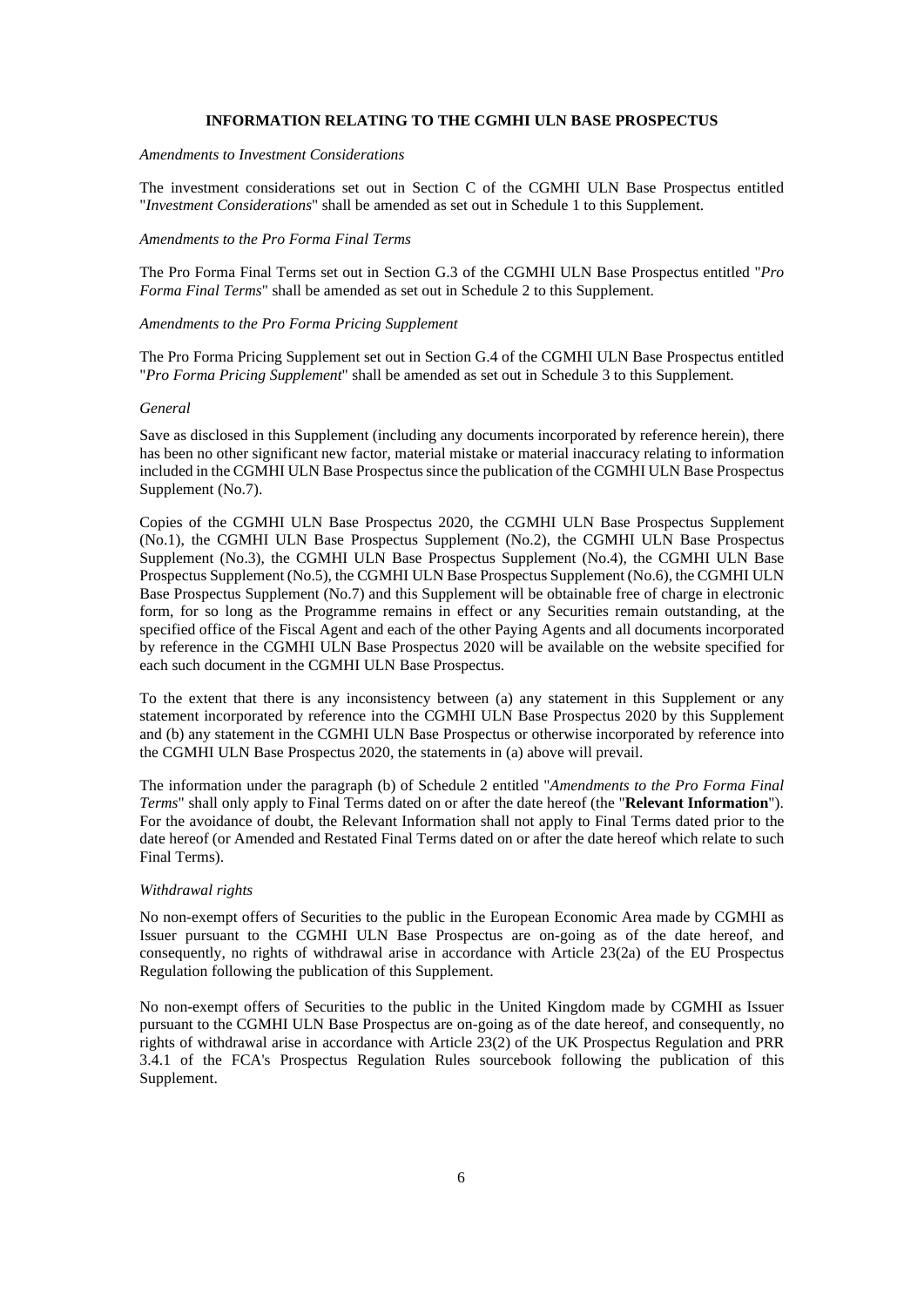# **INFORMATION RELATING TO THE CGMFL ULN BASE PROSPECTUS**

*Publication of the Interim Financial Report of Citigroup Global Markets Funding Luxembourg S.C.A.* 

On 29 September 2021, CGMFL (an Issuer under the Programme) published its interim financial report containing its unaudited non-consolidated interim financial statements as of and for the six month period ended 30 June 2021 (the "**CGMFL 2021 Interim Financial Report**"). A copy of the CGMFL 2021 Interim Financial Report has been filed with the Central Bank, Euronext Dublin, the *Commission de Surveillance du Secteur Financier* (the "**CSSF**") and the FCA, and has been published on the website of the Luxembourg Stock Exchange (https://dl.bourse.lu/dl?v=jKlGfSkajrefl5CNSMnApAa+zz36dn8omyIShdNuaNMoSVEz5iegfg5r1KF5 QG3BKEH9D8CZ6ZwXoQmAN/J/peymYFkhYRRd0CiJ0oLkN7YCCaNqW7zZaKdiRhvDexK9bqW s4L+lFvnEV6c+XZCCbTiZJeOWmCSTphkAXVjI5Hg=). By virtue of this Supplement, the CGMFL 2021 Interim Financial Report is incorporated by reference in, and forms part of, the CGMFL ULN Base Prospectus 2020.

The following information appears on the page(s) of the CGMFL 2021 Interim Financial Report as set out below:

# 1. **The unaudited non-consolidated interim financial statements of CGMFL as of and for the six month period ended 30 June 2021:**

 $\mathbf{P}_{\text{max}}(s)$ 

|           |                                                     | r age(s) |
|-----------|-----------------------------------------------------|----------|
| А.        | Condensed Interim Statement of Comprehensive Income |          |
| <b>B.</b> | Condensed Interim Balance Sheet                     | 8        |
| C.        | Condensed Interim Statement of Changes in Equity    | 9        |
| D.        | Condensed Interim Cash Flow Statement               | 10       |
| Е.        | Notes to Condensed Interim Financial Statements     | 11-34    |

Any information not listed in the cross-reference list above but included in the CGMFL 2021 Interim Financial Report is not incorporated by reference and is either covered elsewhere in the Base Prospectus or not relevant for investors.

### *CGMFL Relevant Series Supplement*

In respect of each series of securities described in Schedule 4 hereto, the Issuer has determined to amend the key financial information of CGMFL set out in the Summary of the Securities appended as the Annex to the Final Terms or Amended and Restated Final Terms (as the case may be), as follows:

(a) the information set out in the sub-secton entitled "*What is the key financial information regarding the Issuer?*" in the Summary is deleted in its entirety and replaced with the following:

|                                                                                                                                                                                                                                                                                                            | "What is the key financial information regarding the Issuer? |                                                    |                                                           |                                                           |  |  |  |  |  |  |
|------------------------------------------------------------------------------------------------------------------------------------------------------------------------------------------------------------------------------------------------------------------------------------------------------------|--------------------------------------------------------------|----------------------------------------------------|-----------------------------------------------------------|-----------------------------------------------------------|--|--|--|--|--|--|
| The following key financial information has been extracted from the audited non-consolidated financial statements<br>of the Issuer for the years ended 31 December 2020 and 2019, and from the unaudited non-consolidated interim<br>financial statements of the Issuer for the period ended 30 June 2021. |                                                              |                                                    |                                                           |                                                           |  |  |  |  |  |  |
| <b>Summary information – income statement</b>                                                                                                                                                                                                                                                              |                                                              |                                                    |                                                           |                                                           |  |  |  |  |  |  |
|                                                                                                                                                                                                                                                                                                            | Year ended 31<br><b>December</b><br>2020 (audited)           | Year ended 31<br><b>December</b><br>2019 (audited) | <b>Six</b><br>months<br>ended 30 June<br>2021 (unaudited) | <b>Six</b><br>months<br>ended 30 June<br>2020 (unaudited) |  |  |  |  |  |  |
| Profit before income tax <i>(in</i> )<br><i>thousands of U.S. dollars</i> )                                                                                                                                                                                                                                | 113                                                          | 121                                                | 64                                                        | 64                                                        |  |  |  |  |  |  |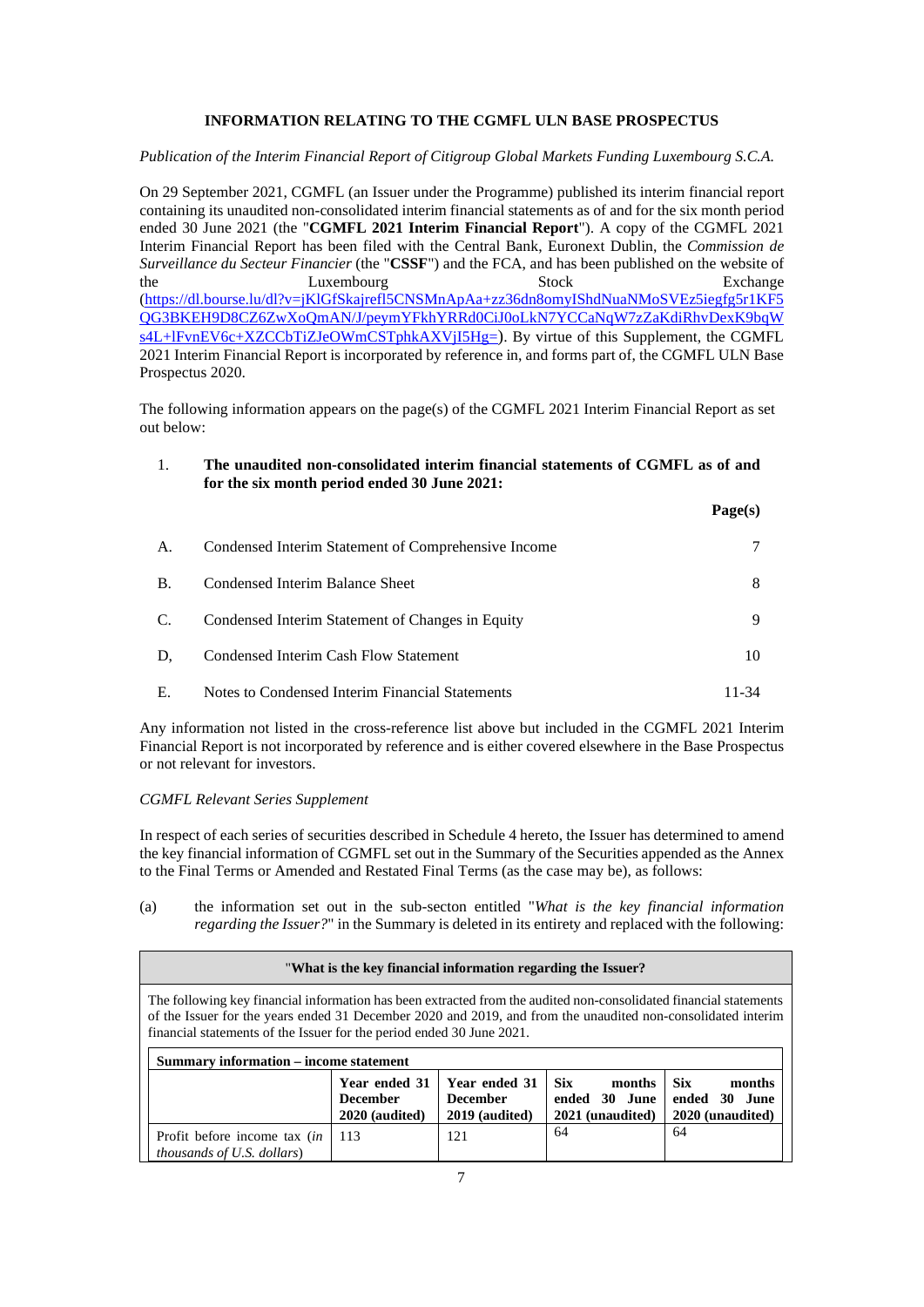|                                                                                                             | ended<br>Year<br><b>December</b><br>(audited) | 31<br>2020   | Year<br><b>December</b><br>(audited) | ended<br>31<br>2019                                |                | Six months ended 30<br>June 2021 (unaudited)                 |
|-------------------------------------------------------------------------------------------------------------|-----------------------------------------------|--------------|--------------------------------------|----------------------------------------------------|----------------|--------------------------------------------------------------|
| Net financial debt (long term<br>debt plus short term debt<br>minus cash) (in thousands of<br>U.S. dollars) | 18,588,258                                    |              | 12,746,867                           |                                                    |                | 23,442,327                                                   |
| ratio<br>Current<br>(current)<br>assets/current liabilities)                                                | 100%                                          |              | 100%                                 |                                                    | 100%           |                                                              |
| Debt to equity ratio (total<br>liabilities/total<br>shareholder<br>equity)                                  | 1868714%                                      |              | 1395849%                             |                                                    | 2241453%       |                                                              |
| Interest cover ratio (operating<br>income/interest expense)*                                                | Not Applicable                                |              | Not Applicable                       |                                                    | Not Applicable |                                                              |
| Summary information – cash flow statement                                                                   |                                               |              |                                      |                                                    |                |                                                              |
|                                                                                                             | Year ended 31<br>December 2020<br>(audited)   | (audited)    | Year ended 31<br>December 2019       | <b>Six</b><br>ended 30 June<br>2021<br>(unaudited) | months         | <b>Six</b><br>months<br>ended 30 June<br>2020<br>(unaudited) |
| <b>Net</b><br>flows<br>from<br>cash<br>operating<br>activities<br>(in<br>thousands of U.S. dollars)         | $-11,875$                                     | 9,381        |                                      | $-18,100$                                          |                | $-13,277$                                                    |
| cash<br>flows<br>from<br><b>Net</b><br>financing<br>activities<br>(in<br>thousands of U.S. dollars)         | 4,871,709                                     | 3,518,482    |                                      | 4,409,702                                          |                | 3,901,494                                                    |
| Net cash flows from investing<br>activities (in thousands of<br>$U.S.$ dollars)                             | $-4,871,701$                                  | $-3,518,473$ |                                      | $-4,409,702$                                       |                | $-3,901,494$                                                 |

*Qualifications in audit report on historical financial information:* There are no qualifications in the audit report of the Issuer on its audited historical financial information.".

The corresponding information in the relevant translations of the Summary (if any) shall also be deemed to be supplemented.

### *Amendments to Investment Considerations*

The investment considerations set out in Section C of the CGMFL ULN Base Prospectus entitled "*Investment Considerations*" shall be amended as set out in Schedule 1 to this Supplement.

# *Amendments to the Pro Forma Final Terms*

The Pro Forma Final Terms set out in Section G.3 of the CGMFL ULN Base Prospectus entitled "*Pro Forma Final Terms*" shall be amended as set out in Schedule 2 to this Supplement.

*Amendments to the Pro Forma Pricing Supplement* 

The Pro Forma Pricing Supplement set out in Section G.4 of the CGMFL ULN Base Prospectus entitled "*Pro Forma Pricing Supplement*" shall be amended as set out in Schedule 3 to this Supplement.

## *Significant change and material adverse change*

There has been no significant change in the financial or trading position of CGMFL since 30 June 2021 (the date of its most recently published unaudited interim financial statements) and there has been no material adverse change in the financial position or prospects of CGMFL since 31 December 2020 (the date of its most recently published audited annual financial statements).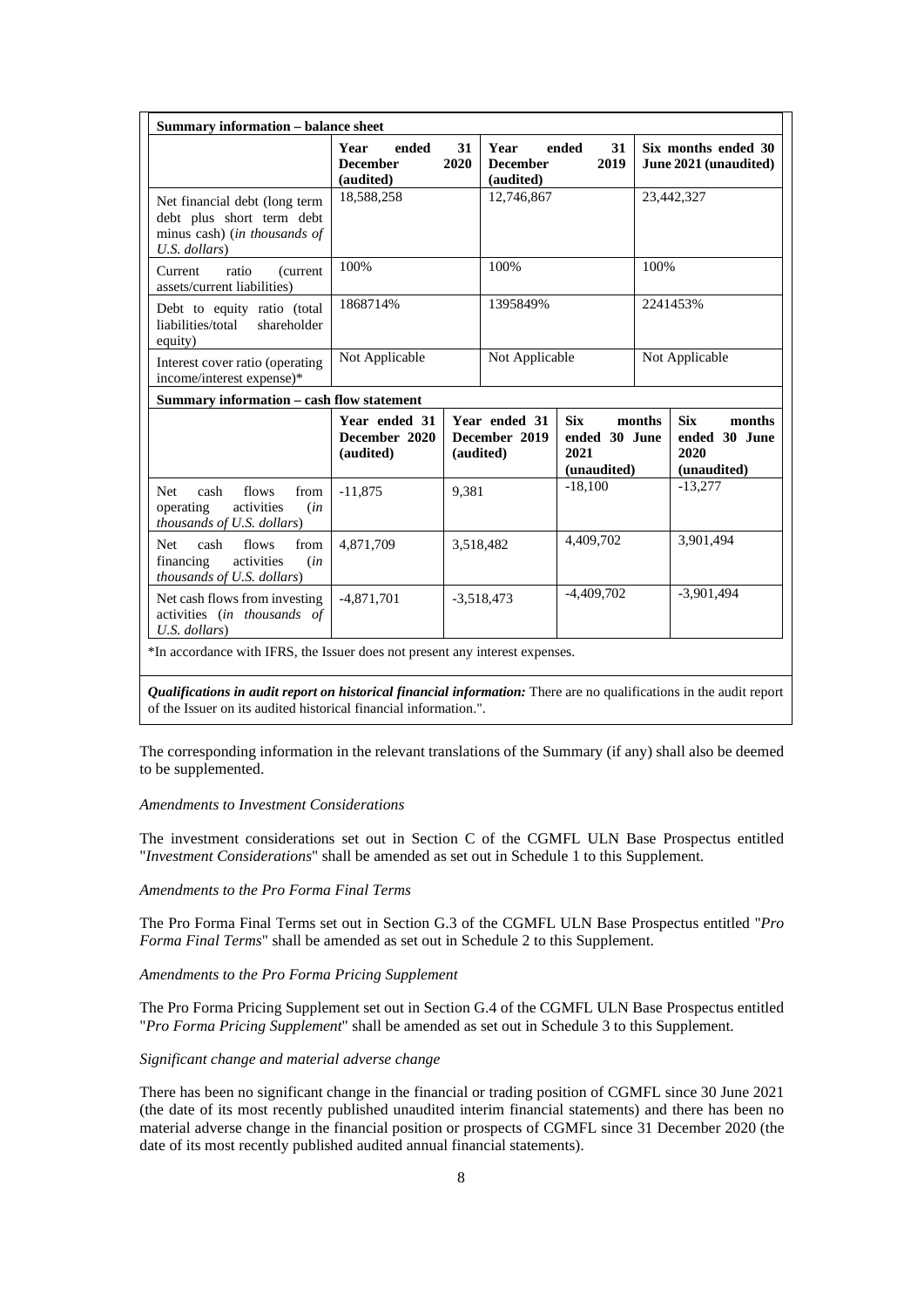There has been no significant change in the financial performance of CGMFL since 30 June 2021 (the date of its most recently published unaudited interim financial statements).

#### *Corporate Authorities*

The approval of the CGMFL ULN Base Prospectus Supplement (No.8) has been authorised pursuant to resolutions of the board of managers of the Corporate Manager of CGMFL on 14 October 2021.

#### *General*

Save as disclosed in this Supplement (including any documents incorporated by reference herein), there has been no other significant new factor, material mistake or material inaccuracy relating to information included in the CGMFL ULN Base Prospectus since the publication of the CGMFL ULN Base Prospectus Supplement (No.7).

Copies of the CGMFL ULN Base Prospectus 2020, the CGMFL ULN Base Prospectus Supplement (No.1), the CGMFL ULN Base Prospectus Supplement (No.2), the CGMFL ULN Base Prospectus Supplement (No.3), the CGMFL ULN Base Prospectus Supplement (No.4), the CGMFL ULN Base Prospectus Supplement (No.5), the CGMFL ULN Base Prospectus Supplement (No.6), the CGMFL ULN Base Prospectus Supplement (No.7) and this Supplement will be obtainable free of charge in electronic form, for so long as the Programme remains in effect or any Securities remain outstanding, at the specified office of the Fiscal Agent and each of the other Paying Agents and all documents incorporated by reference in the CGMFL ULN Base Prospectus 2020 will be available on the website specified for each such document in the CGMFL ULN Base Prospectus.

To the extent that there is any inconsistency between (a) any statement in this Supplement or any statement incorporated by reference into the CGMFL ULN Base Prospectus 2020 by this Supplement and (b) any statement in the CGMFL ULN Base Prospectus or otherwise incorporated by reference into the CGMFL ULN Base Prospectus 2020, the statements in (a) above will prevail.

The information under the paragraph (b) of Schedule 2 entitled "*Amendments to the Pro Forma Final Terms*" shall only apply to Final Terms dated on or after the date hereof (the "**Relevant Information**"). For the avoidance of doubt, the Relevant Information shall not apply to Final Terms dated prior to the date hereof (or Amended and Restated Final Terms dated on or after the date hereof which relate to such Final Terms).

### *Withdrawal rights*

The significant new factor, material mistake or material inaccuracy to which this Supplement relates arose or was noted prior to the close of the offer period or delivery of securities in respect of certain nonexempt offers of Securities to the public in the European Economic Area made by CGMFL as Issuer pursuant to the CGMFL ULN Base Prospectus and, consequently, in accordance with Article 23(2a) of the EU Prospectus Regulation, investors who had already agreed to purchase or subscribe for such Securities before this Supplement is published and where the offer period had not yet closed or the Securities had not yet been delivered to them (whichever earlier) at the time when the significant new factor, material mistake or material inaccuracy to which this Supplement relates arose or was noted have the right, exercisable within three working days beginning with the working day after the date on which this Supplement is published, to withdraw their acceptances. The final date of such right of withdrawal is 20 October 2021. Investors may contact the relevant authorised offeror(s) (as set out in the Final Terms of the relevant Securities) should they wish to exercise such right of withdrawal.

The significant new factor, material mistake or material inaccuracy to which this Supplement relates arose or was noted prior to the close of the offer period or delivery of securities in respect of certain nonexempt offers of Securities to the public in the United Kingdom made by CGMFL as Issuer pursuant to the CGMFL ULN Base Prospectus and, consequently, in accordance with Article 23(2) of the UK Prospectus Regulation and PRR 3.4.1 of the FCA's Prospectus Regulation Rules sourcebook, investors who had already agreed to purchase or subscribe for such Securities before this Supplement is published and where the offer period had not yet closed or the Securities had not yet been delivered to them (whichever earlier) at the time when the significant new factor, material mistake or material inaccuracy to which this Supplement relates arose or was noted have the right, exercisable within two working days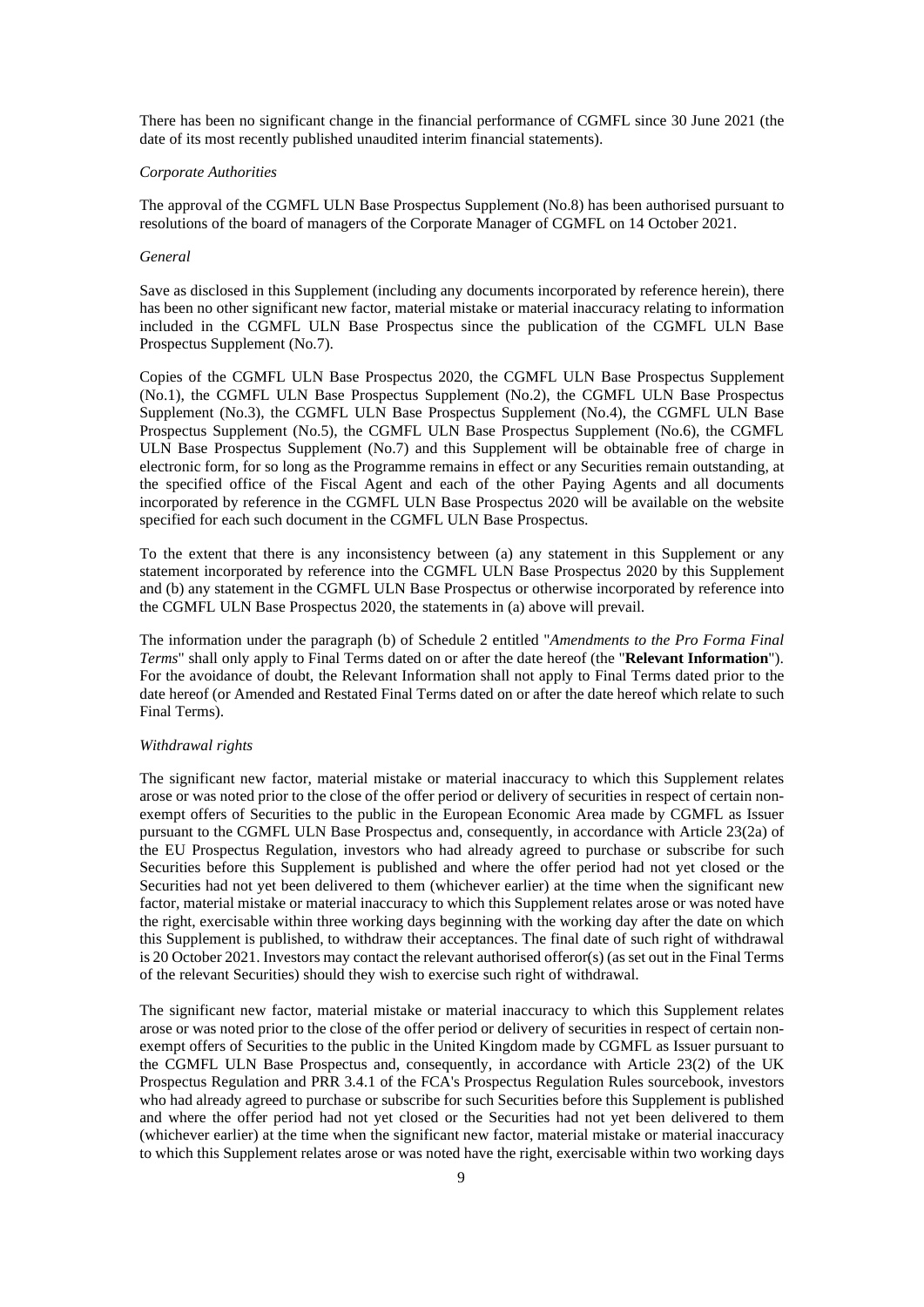beginning with the working day after the date on which this Supplement is published, to withdraw their acceptances. The final date of such right of withdrawal is 19 October 2021. Investors may contact the relevant authorised offeror(s) (as set out in the Final Terms of the relevant Securities) should they wish to exercise such right of withdrawal.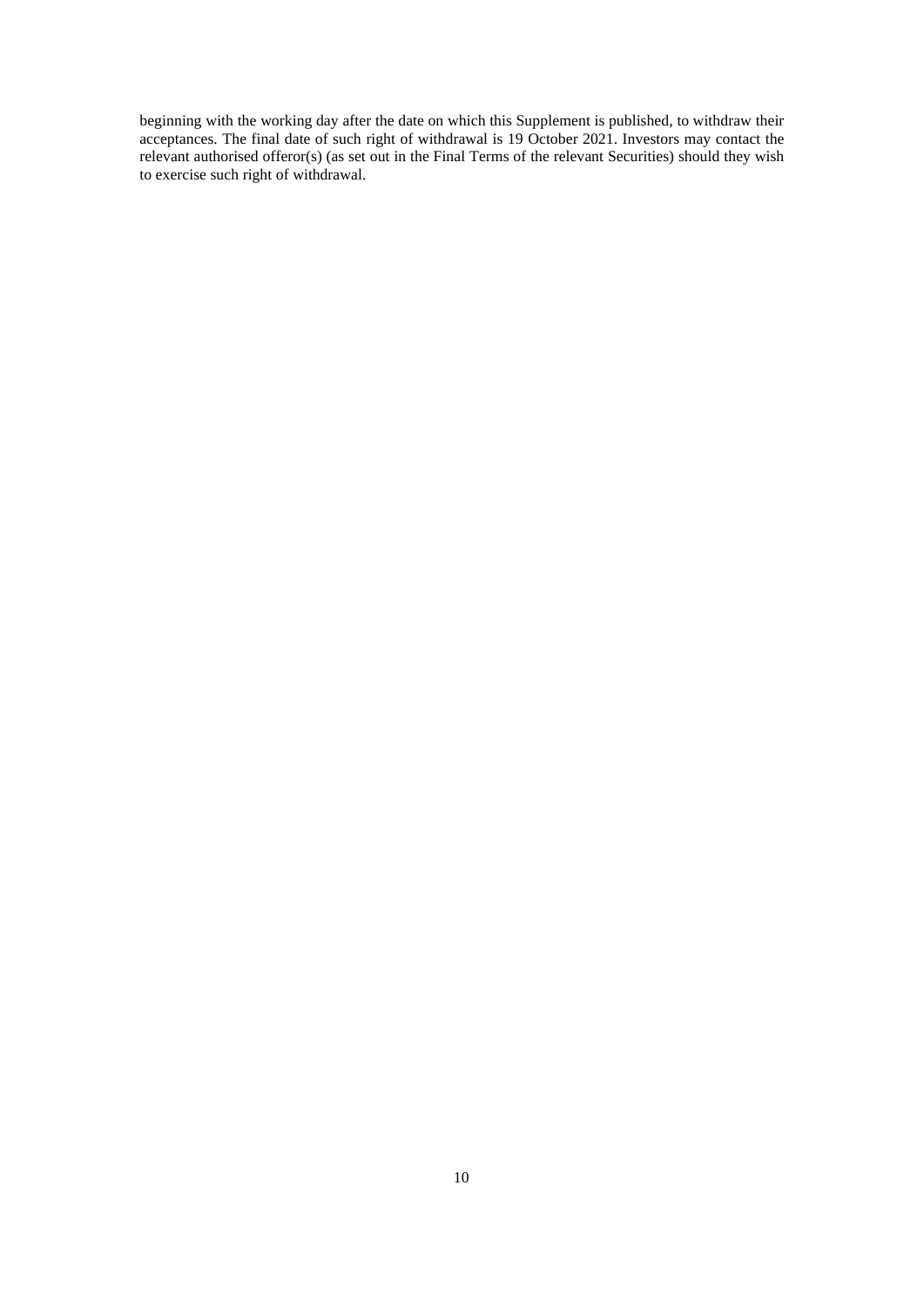# **AMENDMENTS TO INVESTMENT CONSIDERATIONS**

The investment considerations set out in Section C of the Base Prospectus entitled "*Investment Considerations*" on pages 80 to 87 of the Base Prospectus shall be amended by inserting the following new section immediately after the section entitled "*Social Bonds issued by Citigroup Inc. or CGMHI*" (as inserted pursuant to the Citigroup Inc. ULN Base Prospectus Supplement (No. 2), the CGMHI ULN Base Prospectus Supplement (No. 2) and the CGMFL ULN Base Prospectus Supplement (No. 2) and as further amended pursuant to the Citigroup Inc. ULN Base Prospectus Supplement (No. 5), the CGMHI ULN Base Prospectus Supplement (No. 5) and the CGMFL ULN Base Prospectus Supplement (No. 5)):

# "*Securities or Underlying(s) labelled or marketed as having "green", "sustainable", "social", "ESG" or similar objectives*

Securities or the Underlying(s) of Securities (e.g. a Security Index) may be described or marketed as having "green", "sustainable", "social", "ESG" or similar objectives.

Notwithstanding the use of such term(s) in the title and/or marketing materials of the Securities or in the description of the Underlying(s), such Securities or Underlying(s) (or the administrator(s) thereof):

- may not meet investors' objectives or expectations as regarding investments which are "green", "sustainable", "social", "ESG" or other similar label; and/or
- may not fulfil legislative or regulatory requirements or criteria as regarding investments which are "green", "sustainable", "social", "ESG" or other similar label (including as set out under the EU Benchmarks Regulation, Regulation (EU) 2020/852 on the establishment of a framework to facilitate sustainable investment (the so called EU Taxonomy Regulation) or either of those regulations as they form part of the domestic law of the UK).

There is currently no universally agreed framework (legal, regulatory, or any other) or market consensus on what constitutes a "green", "sustainable", "social", "ESG" or similar product or the precise attributes required for a particular product to be defined as such, and no assurance can be given that such a universally accepted framework or consensus will develop over time. While there have been regulatory efforts in some jurisdictions and regions (particularly within the European Economic Area and the UK) to define similar concepts, the legal and regulatory framework governing sustainable finance is still developing and there can be no assurance that these local regimes will be more widely adopted in global financial markets.

Accordingly, no assurance can be given to investors that any product will meet any or all of the investor's objectives or expectations regarding investments which are "green", "sustainable", "social", "ESG" or other similar label or that no environmental, social and/or other impacts will occur in the implementation of the product.".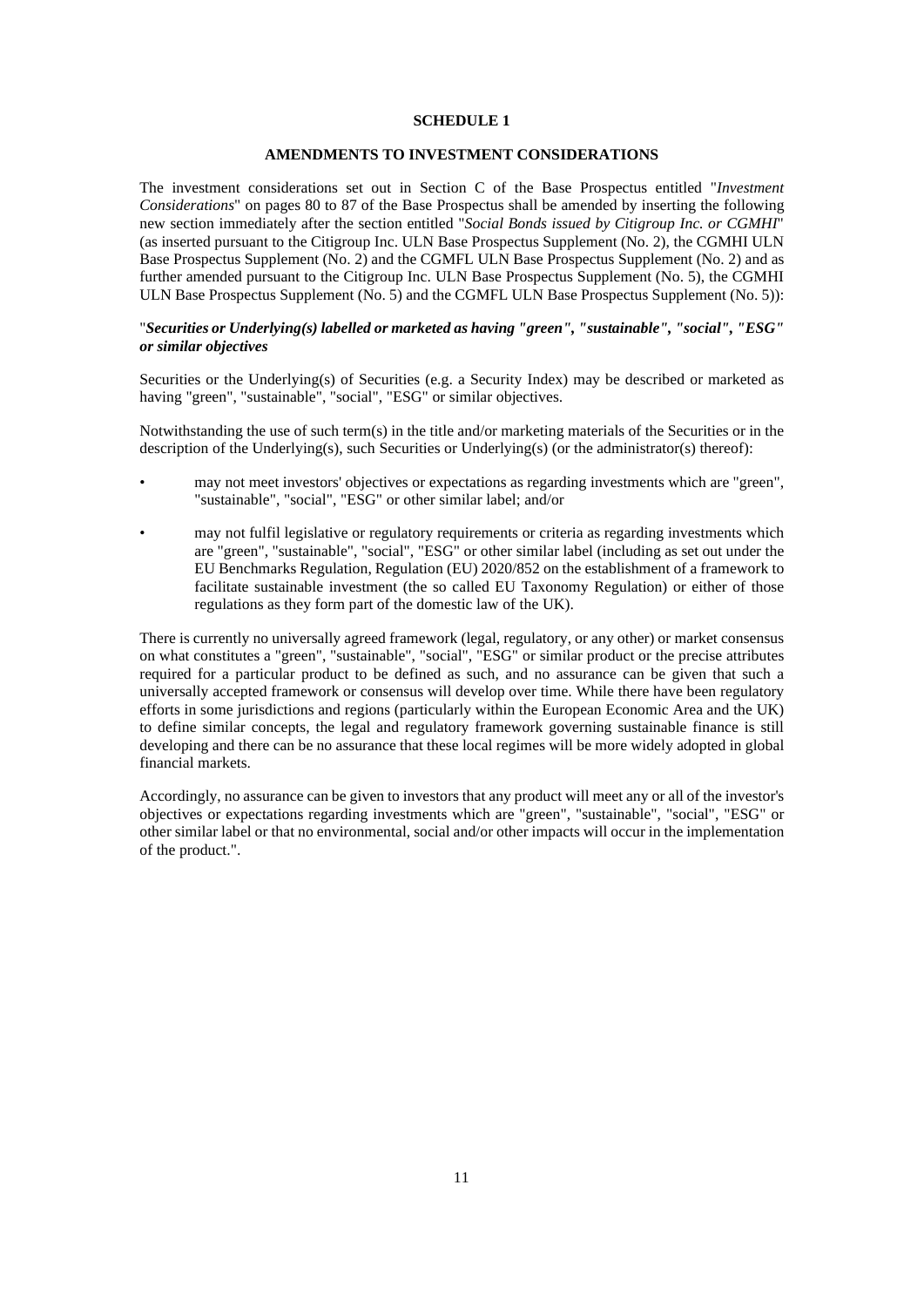# **AMENDMENTS TO THE PRO FORMA FINAL TERMS**

The Pro Forma Final Terms set out in Section G3 of the Base Prospectus entitled "*Pro Forma Final Terms*" shall be amended as follows:

(a) the paragraph commencing with "[The Base Prospectus is scheduled to expire on 17 December 2021…" and the corresponding footnote thereto on page 807 of the Base Prospectus shall be deleted in their entirety and replaced with the following new paragraph and corresponding footnote:

"[The Base Prospectus is scheduled to expire on 17 December 2021 and the Issuer [and the Guarantor] intend[s] that the Base Prospectus will be updated on or prior to such date. The updated base prospectus will be available on [the website of Euronext Dublin (https://live.euronext.com/en/markets/dublin)] [the website of the Luxembourg Stock Exchange (www.bourse.lu)] [and] [the website of  $[①] ([③])$ ].]<sup>4</sup>

<sup>4</sup>Include in respect of a Tranche of Securities for which the offer spans an update of the Base Prospectus."; and

(b) the following new paragraph shall be inserted immediately before the header entitled "Final Terms dated  $\lceil \bullet \rceil$ " on page 808 of the Base Prospectus:

"[*Include if the Securities or Underlying(s) are labelled or marketed as having "green", "sustainable", "social", "ESG" or similar objectives*: Securities or the Underlying(s) of Securities may be described or marketed as having "green", "sustainable", "social", "ESG" or similar objectives. Notwithstanding the use of such term(s), such Securities or Underlying(s) (or the administrator(s) thereof) (a) may not meet investors' objectives or expectations as regarding investments having such or similar labels or objectives and/or (b) may not fulfil legislative or regulatory requirements or criteria as regarding investments having such or other similar labels or objectives.<sup>]"</sup>.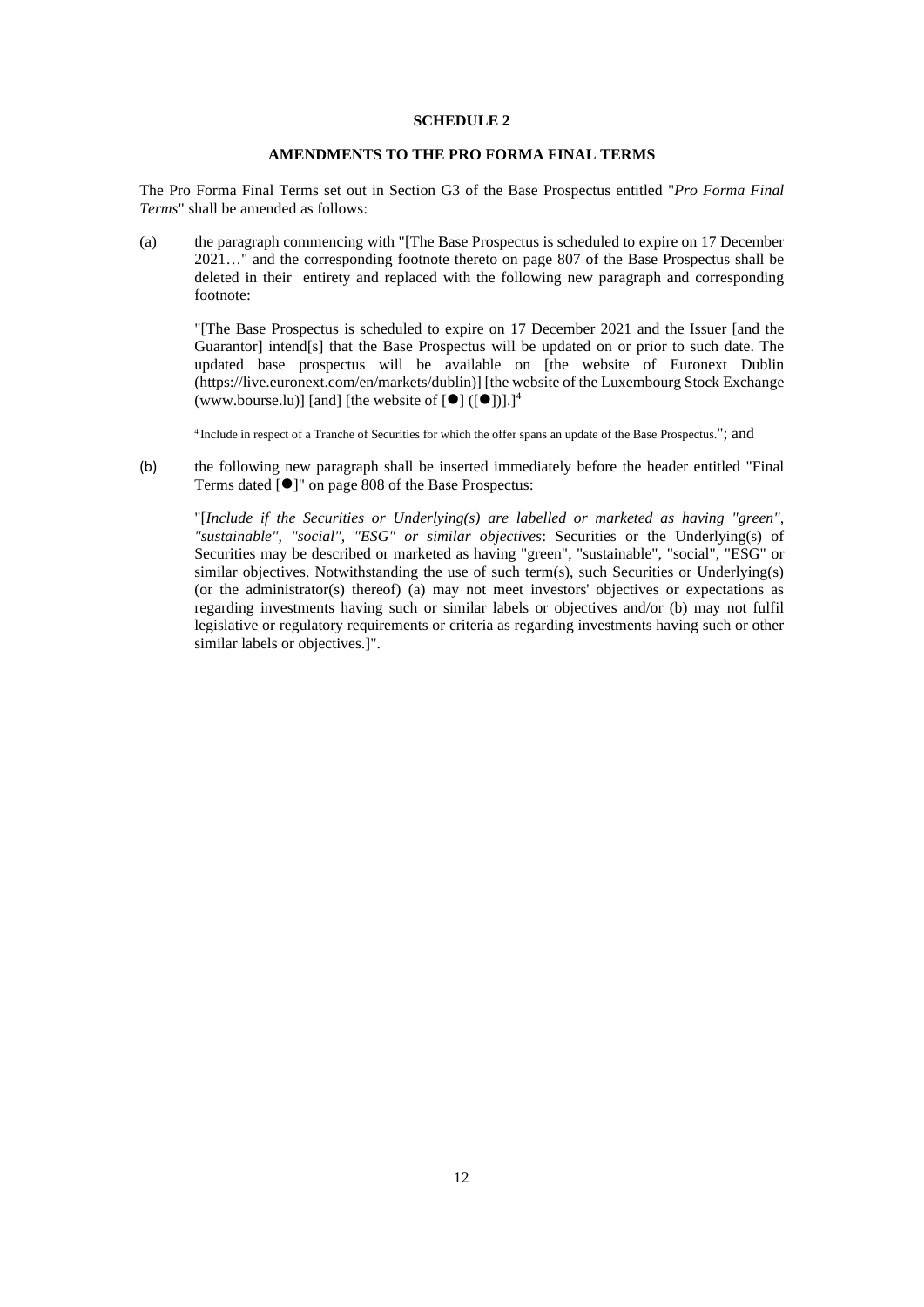# **AMENDMENTS TO THE PRO FORMA PRICING SUPPLEMENT**

The Pro Forma Pricing Supplement set out in Section G.4 of the Base Prospectus entitled "*Pro Forma Pricing Supplement*" on pages 990 to 1167 of the Base Prospectus shall be amended by inserting the following new paragraph immediately before the header entitled "Pricing Supplement dated  $[\bullet]$ " on page 991 of the Base Prospectus:

"[*Include if the Securities or Underlying(s) are labelled or marketed as having "green", "sustainable", "social", "ESG" or similar objectives*: Securities or the Underlying(s) of Securities may be described or marketed as having "green", "sustainable", "social", "ESG" or similar objectives. Notwithstanding the use of such term(s), such Securities or Underlying(s) (or the administrator(s) thereof) (a) may not meet investors' objectives or expectations as regarding investments having such or similar labels or objectives and/or (b) may not fulfil legislative or regulatory requirements or criteria as regarding investments having such or other similar labels or objectives.]".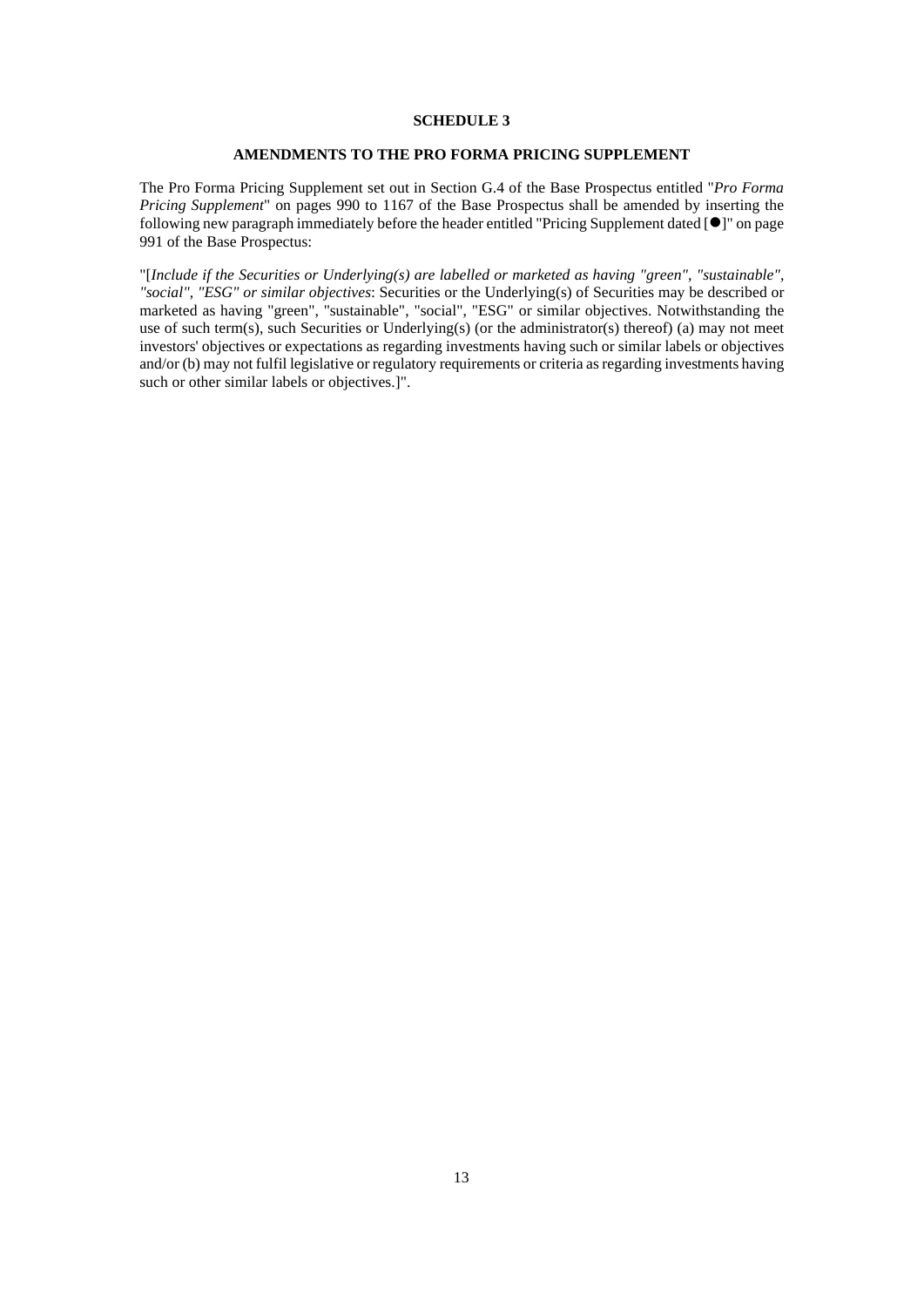# **SERIES OF SECURITIES RELATING TO THE CGMFL RELEVANT SERIES SUPPLEMENT**

- (i) Issue of up to GBP 5,000,000 Coupon Barrier Autocall Notes due October 2028 linked to the Worst Performing of BP PLC, British American Tobacco PLC and Vodafone Group PLC (Series: CGMFL36080; ISIN: XS2372682026)
- (ii) Issue of up to GBP 5,000,000 Citigroup Global Markets Funding Luxembourg S.C.A. Notes due December 2028 linked to Preference Shares of Citigroup Global Markets Funding Luxembourg S.C.A. CGMFL39099 (Series: CGMFL39099; ISIN: XS2392059098)
- (iii) Issue of up to GBP 5,000,000 Citigroup Global Markets Funding Luxembourg S.C.A. Notes due December 2028 linked to Preference Shares of Citigroup Global Markets Funding Luxembourg S.C.A. CGMFL39410 (Series: CGMFL39410; ISIN: XS2392049370)
- (iv) Issue of up to GBP 5,000,000 Citigroup Global Markets Funding Luxembourg S.C.A. Notes due October 2028 linked to Preference Shares of Citigroup Global Markets Funding Luxembourg S.C.A. CGMFL36085 (Series: CGMFL36085; ISIN: XS2372683420)
- (v) Issue of EUR 30,000,000 Snowballing Autocall Notes linked to the iSTOXX® ENGI GR Decrement 0.71 Price EUR Index due December 2031 (Series: CGMFL37367; ISIN: FR0014005ET5)
- (vi) Issue of EUR 30,000,000 Snowballing Autocall Notes due December 2031 linked to the iSTOXX® FP GR Decrement 2.54 Price EUR Index (Series: CGMFL38402; ISIN: FR0014005HN1)
- (vii) Issue of EUR 30,000,000 Coupon Barrier Snowballing Autocall Notes linked to the EURO iSTOXX® ESG Performance 50 NR Decrement 4% EUR (Price) Index due November 2029 (Series: CGMFL38736; ISIN: XS2364114350)
- (viii) Issue of EUR 30,000,000 Snowballing Autocall Notes due November 2031 linked to the iSTOXX® FP GR Decrement 2.54 Price EUR Index (Series: CGMFL38728; ISIN: XS2364086129)
- (ix) Issue of EUR 30,000,000 Snowballing Autocall Notes linked to the Solactive Transatlantique 5% AR Index due November 2033 (Series: CGMFL34498; ISIN: FR0014004PP2)
- (x) Issue of EUR 30,000,000 Snowballing Autocall Notes linked to the EURO iSTOXX® ESG Performance 50 GR Decrement 45 EUR (Price) Index due December 2033 (Series: CGMFL35568; ISIN: FR00140050I9)
- (xi) Issue of EUR 30,000,000 Snowballing Autocall Notes linked to the iSTOXX® FP GR Decrement 2.54 Price EUR Index due November 2031 (Series: CGMFL35430; ISIN: FR0014004YS8)
- (xii) Issue of EUR 30,000,000 Snowballing Autocall Notes linked to the EURO iSTOXX® 50 Equal Weight NR Decrement 5% EUR (Price) Index due January 2034 (Series: CGMFL35567; ISIN: FR00140050H1)
- (xiii) Issue of Up to 5,000 Units of Euro 1,000 Memory Coupon Barrier Autocall Certificates Based Upon the Worst Performing of Amgen Inc., Intuitive Surgical Inc. and Thermo Fisher Scientific Inc. (Series: CGMFL37472; ISIN: XS2336354217)
- (xiv) Issue of Up to 3,000 Units of Euro 1,000 Memory Coupon Barrier Autocall Certificates Based Upon the Worst Performing of the Depositary Receipts of Alibaba Group Holding Ltd, the Depositary Receipts of Baidu Inc., the Depositary Receipts of JD.com Inc., the Depositary Receipts of NIO Inc. and the Depositary Receipts of Pinduoduo Inc. (Series: CGMFL38938; ISIN: XS2336352781)